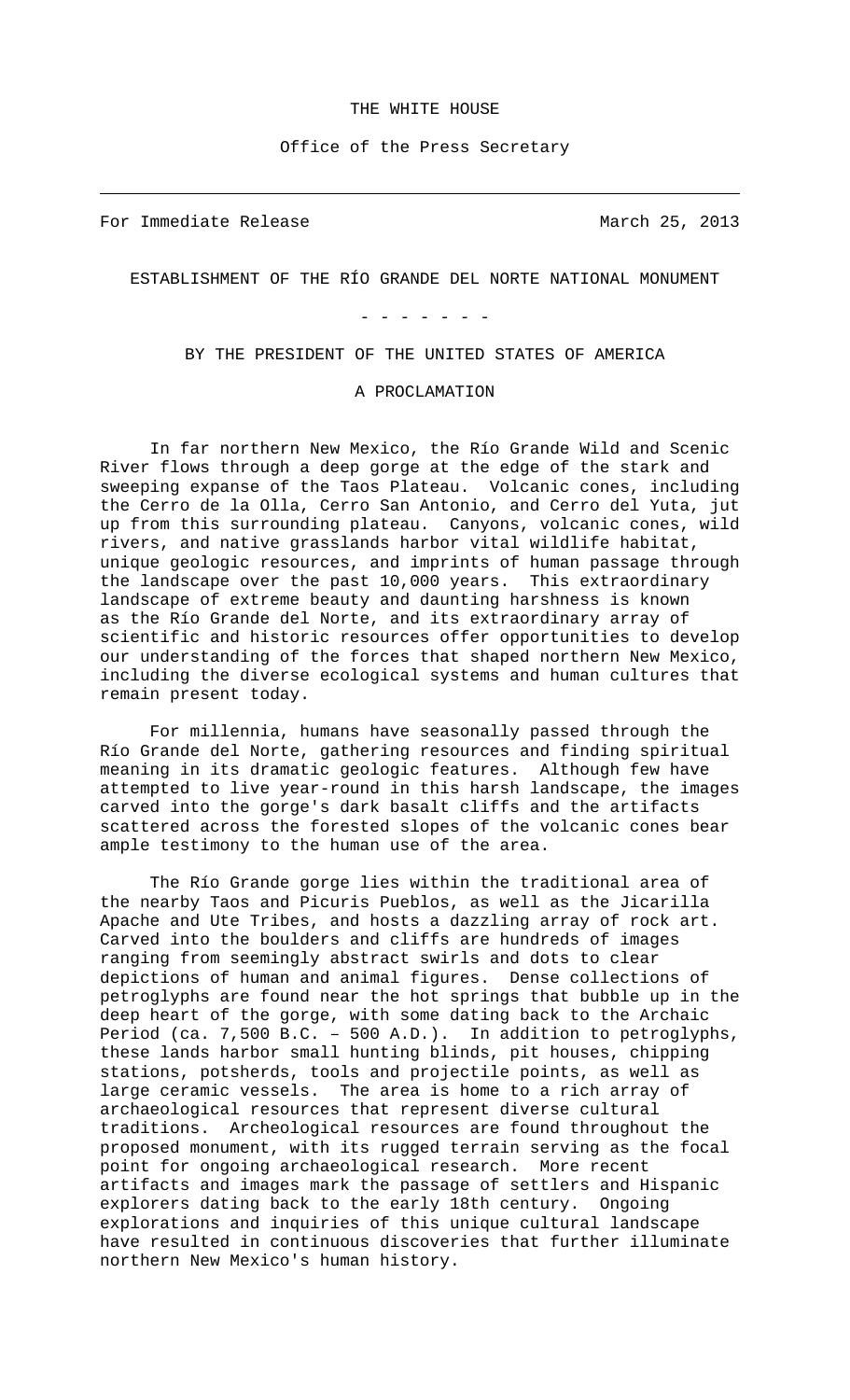Separated from the Río Grande Wild and Scenic River by a broad swath of sagebrush and grassland, the Río San Antonio gorge is another area of concentrated artifact and petroglyph sites. People were drawn to this area by the flowing water, hunting opportunities, and nearby San Antonio Mountain, which is thought to have been a major regional source for the dacite used by nomadic peoples to create stone tools thousands of years ago. This corner of the Río Grande del Norte landscape was traversed by traders and other travelers during the 18th and 19th centuries, who traded furs and other goods and later brought woolen articles from New Mexico's sheep grazing communities to markets throughout the Southwest.

Between the Río Grande gorge and the Río San Antonio gorge stretches a sweeping and austere expanse of the Taos Plateau. The Río Grande del Norte landscape is a testament to the geologic past of New Mexico and the 70 million year tectonic history of the Río Grande Rift, one of the world's major rift systems. Composed of Servilleta lava basalts and rhyolites, the Taos Plateau has long been a center of research in geology and volcanology. Rising in stark contrast from the plateau's broad expanse, Cerro de la Olla, Cerro San Antonio, and other volcanic cones provide visible reminders of the area's volatile past. Cerro del Yuta, or Ute Mountain, the tallest of these extinct volcanoes, rises above the plateau to an elevation topping 10,000 feet. Springs within the Río Grande gorge have been measured emitting 6,000 gallons of water per minute into the river bed and are thought to be part of a flooded lava tube system.

This northern New Mexico landscape also exhibits significant ecological diversity in these different geologic areas. From the cottonwood and willows along the Río Grande corridor, to the expansive sagebrush plains above the gorge on the Taos Plateau, the piñons at the base of Ute Mountain, and the spruce, aspen, and Douglas fir covering the mountain's northern slopes, the diversity of both ecosystems and species allows for, and has been the subject of, substantial scientific research.

The Río Grande gorge connects the northern reaches of the river's watershed with its middle and lower stretches. Deep within the gorge, beneath soaring cliffs that rise hundreds of feet above the river, stands of willow and cottonwood thrive in riparian and canyon ecosystems that have been present since the river first appeared in the Río Grande Rift Valley. The river provides habitat for fish such as the Río Grande cutthroat trout as well as the recently reintroduced North American river otter. The Río Grande del Norte is part of the Central Migratory Flyway, a vital migration corridor for birds such as Canada geese, herons, sandhill cranes, hummingbirds, and American avocets. Several species of bats make their home in the gorge, which also provides important nesting habitat for golden eagles and numerous other raptor species, as well as habitat for the endangered southwestern willow flycatcher.

Bald eagles roost above the river in winter and fly out over the Taos Plateau's sagebrush shrub habitat and native grasslands, which stretch for thousands of acres to the west. The vast plateau harbors a significant diversity of mammals and birds, from the eagles, hawks, falcons, and owls soaring above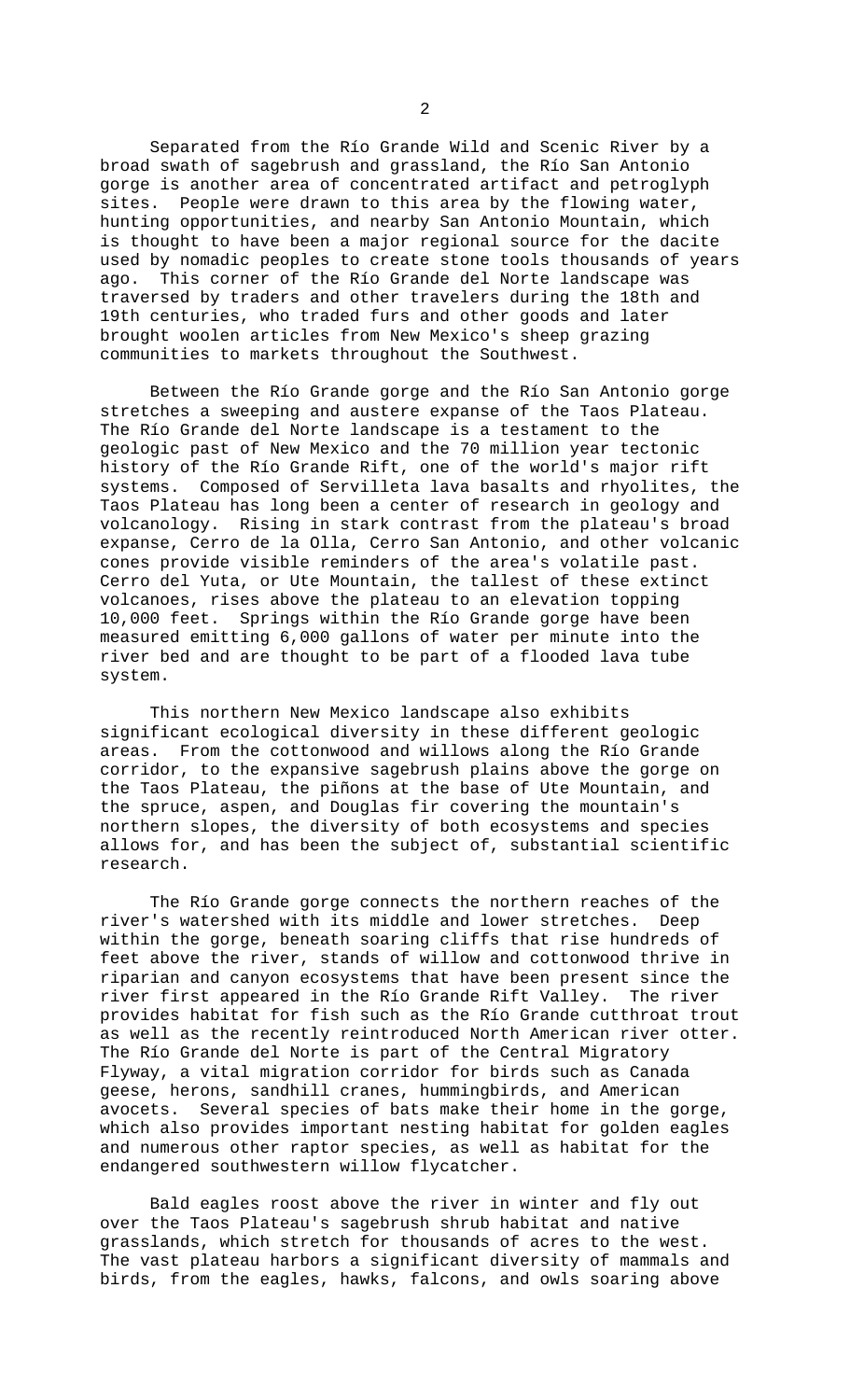the plateau to the small mammals on which they prey. Many other bird species, including Merriam's turkey, scaled quail, mourning dove, mountain plover, and loggerhead shrike, can be seen or heard on the plateau. Large mammals, including the Rocky Mountain elk, mule deer, pronghorn, and Rocky Mountain bighorn sheep, find their winter homes on the plateau alongside a population of rare Gunnison's prairie dogs. The Río Grande del Norte also provides habitat for many species of predators, including the ringtail, black bear, coyote, red fox, cougar, and bobcat.

While diverse peoples have used this area intermittently for thousands of years, its challenging conditions make it inhospitable for permanent settlement. In an area near the forested slopes of Cerro Montoso, however, a group of eastern homesteaders attempted to make a living in the years immediately following World War I. The nearly forgotten story of this fleeting community, recently revealed through detailed historical research, is written on the landscape by the remnants of homes, root cellars, cistern-style water catchments, and cast metal toys. At one site, researchers have found several World War I brass uniform buttons, evidence of the veterans who once made their homes on this rugged land.

The protection of the Río Grande del Norte will preserve its cultural, prehistoric, and historic legacy and maintain its diverse array of natural and scientific resources, ensuring that the historic and scientific values of this area remain for the benefit of all Americans.

WHEREAS section 2 of the Act of June 8, 1906 (34 Stat. 225, 16 U.S.C. 431) (the "Antiquities Act"), authorizes the President, in his discretion, to declare by public proclamation historic landmarks, historic and prehistoric structures, and other objects of historic or scientific interest that are situated upon the lands owned or controlled by the Government of the United States to be national monuments, and to reserve as a part thereof parcels of land, the limits of which in all cases shall be confined to the smallest area compatible with the proper care and management of the objects to be protected;

WHEREAS it is in the public interest to preserve the objects of scientific and historic interest on the Río Grande del Norte lands;

NOW, THEREFORE, I, BARACK OBAMA, President of the United States of America, by the authority vested in me by section 2 of the Antiquities Act, hereby proclaim, set apart, and reserve as the Río Grande del Norte National Monument (monument), the objects identified above and all lands and interest in lands owned or controlled by the Government of the United States within the boundaries described on the accompanying map, which is attached to and forms a part of this proclamation. These reserved Federal lands and interests in lands encompass approximately 242,555 acres, which is the smallest area compatible with the proper care and management of the objects to be protected.

All Federal lands and interests in lands within the boundaries of this monument are hereby appropriated and withdrawn from all forms of entry, location, selection, sale,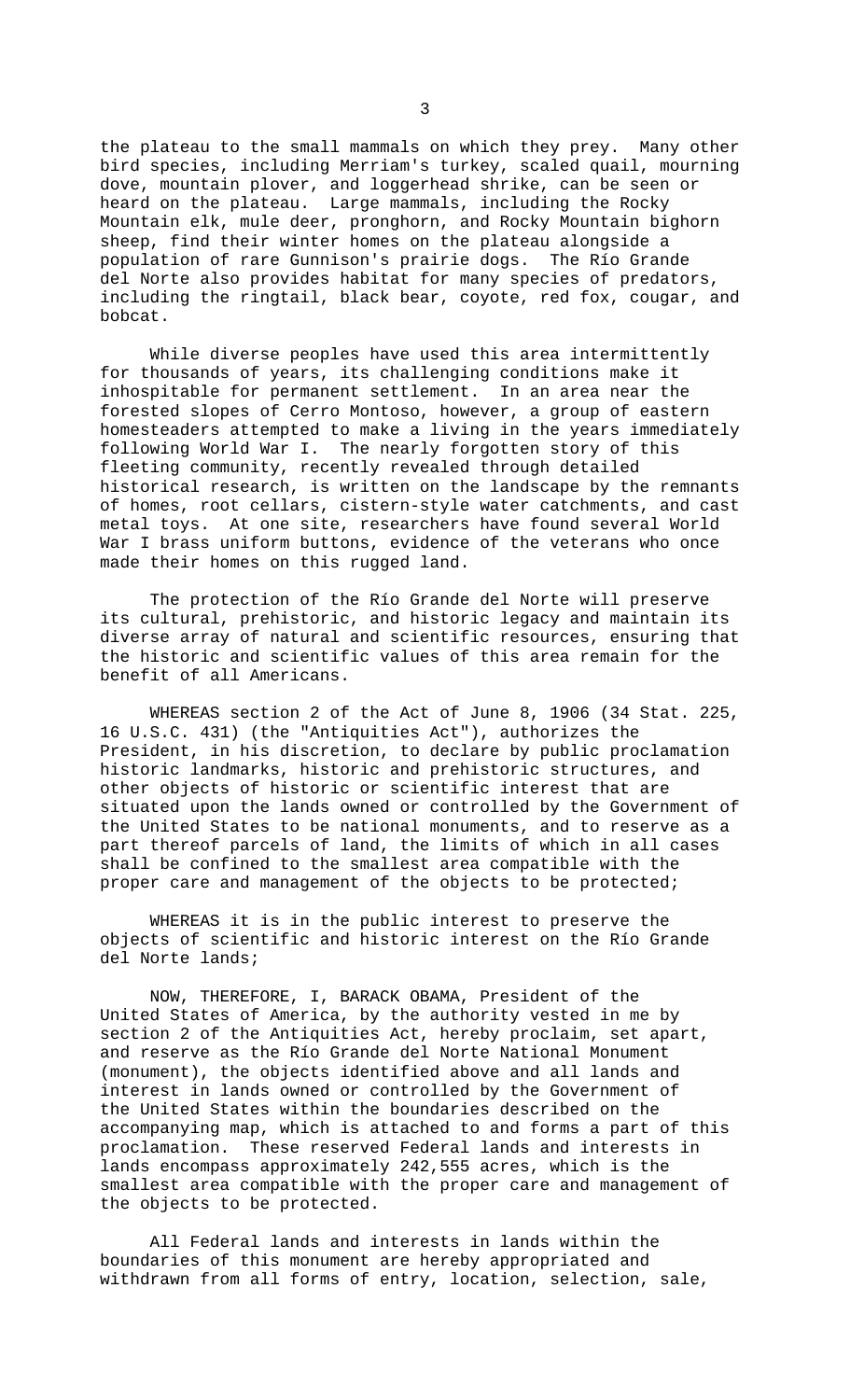leasing, or other disposition under the public land laws, including withdrawal from location, entry, and patent under the mining laws, and from disposition under all laws relating to mineral and geothermal leasing, other than by exchange that furthers the protective purposes of this proclamation.

The establishment of this monument is subject to valid existing rights. Lands and interests in lands within the monument's boundaries not owned or controlled by the United States shall be reserved as part of the monument upon acquisition of ownership or control by the United States.

The Secretary of the Interior (Secretary) shall manage the monument through the Bureau of Land Management (BLM) as a unit of the National Landscape Conservation System, pursuant to applicable legal authorities, including the Wild and Scenic Rivers Act (82 Stat. 906, 16 U.S.C. 1271 *et seq.*), to implement the purposes of this proclamation.

For purposes of protecting and restoring the objects identified above, the Secretary, through the BLM, shall prepare and maintain a management plan for the monument and shall provide for maximum public involvement in the development of that plan including, but not limited to, consultation with tribal, State, and local governments as well as community land grant and acequia associations.

Except for emergency or authorized administrative purposes, motorized vehicle use in the monument shall be permitted only on designated roads and non-motorized mechanized vehicle use shall be permitted only on designated roads and trails.

Nothing in this proclamation shall be construed to preclude the Secretary from renewing or authorizing the upgrading of existing utility line rights-of-way within the physical scope of each such right-of-way that exists on the date of this proclamation. Additional utility line rights-of-way or upgrades outside the existing utility line rights-of-way may only be authorized if consistent with the care and management of the objects identified above.

Nothing in this proclamation shall be deemed to enlarge or diminish the rights of any Indian tribe or pueblo. The Secretary shall, in consultation with Indian tribes, ensure the protection of religious and cultural sites in the monument and provide access to the sites by members of Indian tribes for traditional cultural and customary uses, consistent with the American Indian Religious Freedom Act (92 Stat. 469, 42 U.S.C. 1996) and Executive Order 13007 of May 24, 1996 (Indian Sacred Sites).

Laws, regulations, and policies followed by the BLM in issuing and administering grazing permits or leases on lands under its jurisdiction shall continue to apply with regard to the lands in the monument, consistent with the purposes of this proclamation.

Nothing in this proclamation shall be construed to alter or affect the Río Grande Compact between the States of Colorado, New Mexico, and Texas, or to create any reservation of water in the monument.